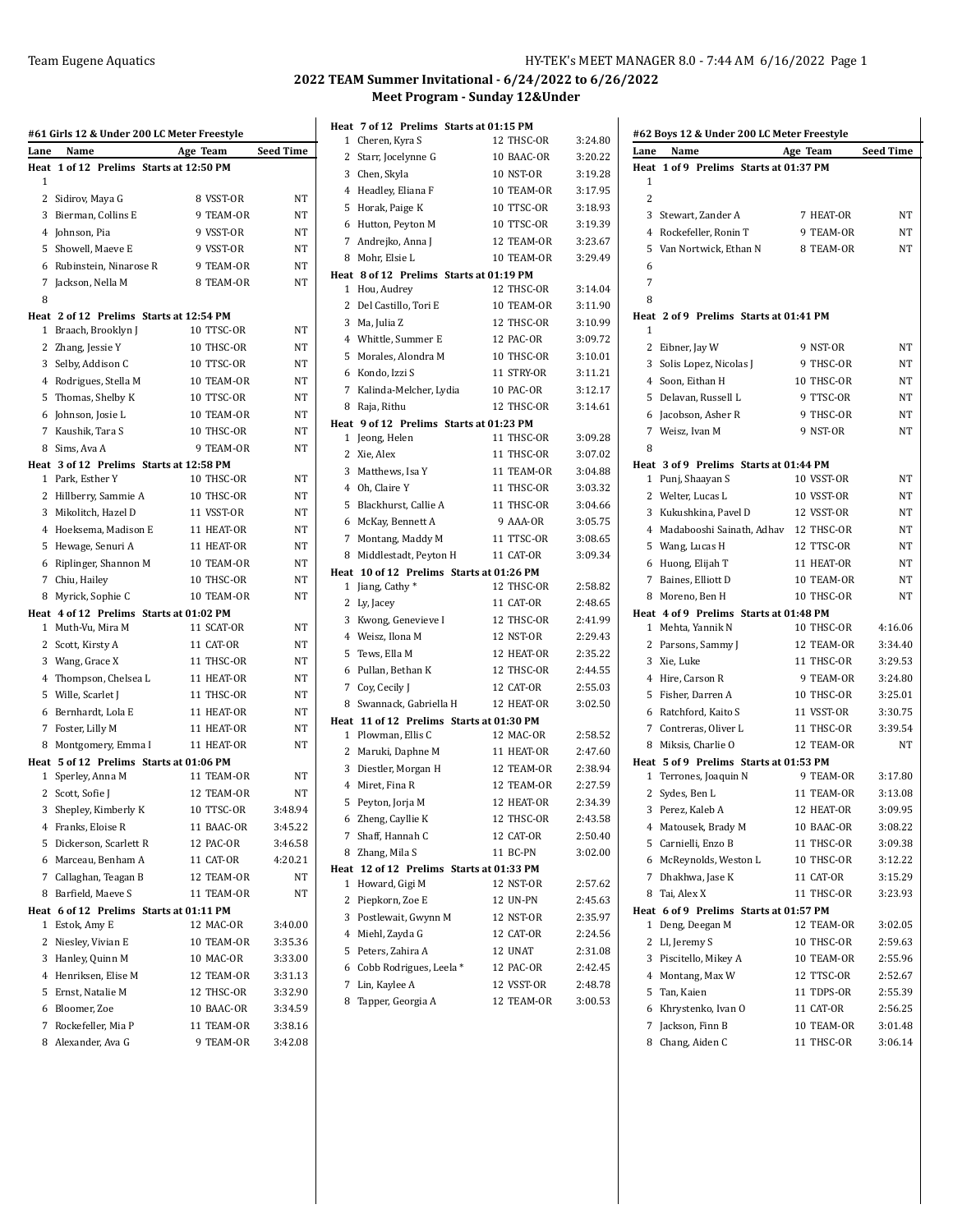|           | Heat 7 (#62 Boys 12 & Under 200 LC Meter Freestyle)<br>1 Cech, Evan W | 9 THSC-OR                | 2:48.20            |
|-----------|-----------------------------------------------------------------------|--------------------------|--------------------|
|           |                                                                       |                          |                    |
|           | 2 Wilkinson, Benji D                                                  | 12 THSC-OR               | 2:38.83            |
|           | 3 Gill, Cooper J                                                      | 12 TEAM-OR               | 2:33.78            |
|           | 4 Tidwell, Jack P                                                     | 12 BC-PN                 | 2:22.42<br>2:29.76 |
|           | 5 Guenther, Ty A                                                      | 12 CAT-OR                | 2:37.12            |
|           | 6 De Pablos, Ruy R                                                    | 12 THSC-OR               | 2:41.18            |
|           | 7 Lee, Will W                                                         | 11 THSC-OR               |                    |
|           | 8 Diaz, Noah J<br>Heat 8 of 9 Prelims Starts at 02:04 PM              | 10 THSC-OR               | 2:51.88            |
|           | 1 Hagemeyer, Griffin J                                                | 12 TEAM-OR               | 2:46.62            |
|           | 2 Griggs, Chase M                                                     | 12 HEAT-OR               | 2:38.67            |
|           | 3 Kurtz, Trask C                                                      | 12 HEAT-OR               | 2:31.33            |
|           | 4 McArthur, Aiden L                                                   | 12 THSC-OR               | 2:22.03            |
|           | 5 Wang, Brandon                                                       | 12 BC-PN                 | 2:25.32            |
|           | 6 Navarro Ortez, Licos J                                              | 12 CAT-OR                | 2:36.51            |
|           | 7 Sim, Kobe D                                                         | 12 TEAM-OR               | 2:39.96            |
|           | 8 Douglas, Max A                                                      | 11 BAAC-OR               | 2:51.22            |
|           | Heat 9 of 9 Prelims Starts at 02:07 PM                                |                          |                    |
|           | 1 Streisfeld, Ben E                                                   | 12 TEAM-OR               | 2:45.99            |
|           | 2 Gevorgian, Adrian                                                   | 11 THSC-OR               | 2:38.33            |
|           | 3 Shaw, Ryan W                                                        | 11 BC-PN                 | 2:30.71            |
|           | 4 Wei, Jay                                                            | 12 PAC-OR                | 2:19.16            |
|           | 5 Brandt, Lucas C                                                     | 12 CAT-OR                | 2:23.88            |
|           | 6 Ramsby, Ender M                                                     | 12 BC-PN                 | 2:36.04            |
|           | 7 Miller, Nicholas G                                                  | 12 THSC-OR               | 2:39.51            |
|           | 8 Liu, Lucas                                                          | 12 THSC-OR               | 2:48.36            |
|           | #63 Girls 12 & Under 100 LC Meter Butterfly                           |                          |                    |
|           |                                                                       |                          |                    |
|           |                                                                       |                          |                    |
|           | Name                                                                  | Age Team                 | Seed Time          |
| 1         | Heat 1 of 8 Prelims Starts at 02:11 PM                                |                          |                    |
|           | 2 Ferrell, Claire B                                                   | 8 STRY-OR                | NT                 |
|           | 3 Coupens, Lexi J                                                     | 10 TEAM-OR               | NT                 |
|           | 4 Myrick, Sophie C                                                    | 10 TEAM-OR               | NT                 |
|           | 5 Peixoto, Matilda C                                                  | 10 TEAM-OR               | NT                 |
|           | 6 Bierman, Collins E                                                  | 9 TEAM-OR                | NT                 |
|           | 7 Gu, Victoria                                                        | 7 VSST-OR                | <b>NT</b>          |
| 8         |                                                                       |                          |                    |
|           | Heat 2 of 8 Prelims Starts at 02:13 PM                                |                          |                    |
|           | 1 Kiley, Freya R                                                      | 10 TEAM-OR               | NT                 |
|           | 2 Bear, Aria D                                                        | 10 TEAM-OR               | NT                 |
|           | 3 Zhang, Annabelle A                                                  | 10 TEAM-OR               | NT                 |
|           | 4 Niesley, Vivian E                                                   | 10 TEAM-OR               | NT                 |
|           | 5 Clough, Morgan E                                                    | 10 TTSC-OR               | NT                 |
| 6         | Yeo, Alaina Y                                                         | 10 TTSC-OR               | NT                 |
| 7         | Richardson, Isla R                                                    | 10 STRY-OR               | NΤ                 |
| Lane<br>8 | Muir, Beatrix I                                                       | 10 TEAM-OR               | NT                 |
|           | Heat 3 of 8 Prelims Starts at 02:15 PM                                |                          |                    |
| 1         | Lafferty, Della J                                                     | 10 TEAM-OR               | NT                 |
| 2         | Hoffman, Wren M                                                       | 11 TEAM-OR               | ΝT                 |
|           | 3 Brown, Kylie K                                                      | 11 HEAT-OR               | NT                 |
|           | 4 Andrejko, Anna J                                                    | 12 TEAM-OR               | NT                 |
| 5         | Luo, Xinyu                                                            | 12 THSC-OR               | NT                 |
| 6         | Abrahamsen, Clarissa L                                                | 11 SCAT-OR               | NT                 |
| 7<br>8    | Graham, Catherine N<br>Johnson, Josie L                               | 11 HEAT-OR<br>10 TEAM-OR | NT<br>NT           |

|              | Heat 4 of 8 Prelims Starts at 02:17 PM     |            |                  |
|--------------|--------------------------------------------|------------|------------------|
| 1            | Raja, Rithu                                | 12 THSC-OR | NΤ               |
| 2            | Delavan, Jillian E                         | 12 TTSC-OR | NT               |
|              | 3 Wilutis, Avery M                         | 9 PAC-OR   | 2:11.10          |
|              | 4 Miller, Emma R                           | 10 TTSC-OR | 2:01.29          |
| 5            | Coy, Cecily J                              | 12 CAT-OR  | 2:05.73          |
|              | 6 Marceau, Benham A                        | 11 CAT-OR  | 3:07.87          |
| 7            | Robbins, Kate L                            | 12 BAAC-OR | NT               |
| 8            | Tapper, Georgia A                          | 12 TEAM-OR | NΤ               |
|              | Heat 5 of 8 Prelims Starts at 02:21 PM     |            |                  |
| 1            | McKay, Bennett A                           | 9 AAA-OR   | 2:00.21          |
| 2            | Peng, Mikayla E                            | 10 THSC-OR | 1:58.00          |
| 3            | Rydberg, Sage                              | 9 THSC-OR  | 1:54.55          |
|              | 4 Miller, Maddy G                          | 10 THSC-OR | 1:49.67          |
| 5            | Garyfallou, Katie A                        | 10 MAC-OR  | 1:50.00          |
| 6            | Solis Lopez, Julieta                       | 11 THSC-OR | 1:57.91          |
| 7            | Morales, Alondra M                         | 10 THSC-OR | 2:00.01          |
|              | 8 Lin, Naomi X                             | 10 THSC-OR | 2:01.29          |
|              | Heat 6 of 8 Prelims Starts at 02:23 PM     |            |                  |
| $\mathbf{1}$ | Canessa, Hazel A                           | 10 BAAC-OR | 1:45.50          |
| 2            | Zheng, Cayllie K                           | 12 THSC-OR | 1:40.12          |
|              | 3 Hoeksema, Madison E                      | 11 HEAT-OR | 1:28.39          |
|              | 4 Weisz, Ilona M                           | 12 NST-OR  | 1:21.25          |
| 5            | Thompson, Chelsea L                        | 11 HEAT-OR | 1:27.29          |
| 6            | Jiang, Cathy*                              | 12 THSC-OR | 1:31.71          |
| 7            | Swannack, Gabriella H                      | 12 HEAT-OR | 1:42.55          |
|              | 8 Del Castillo, Tori E                     | 10 TEAM-OR | 1:49.33          |
|              | Heat 7 of 8 Prelims Starts at 02:26 PM     |            |                  |
| $\mathbf{1}$ | Xie, Alex                                  | 11 THSC-OR | 1:45.02          |
| 2            | Shaff, Hannah C                            | 12 CAT-OR  | 1:39.75          |
|              | 3 Zhang, Chloe L                           | 11 THSC-OR | 1:28.08          |
|              | 4 Winkles, Elena M                         | 12 HEAT-OR | 1:18.75          |
| 5            | Miehl, Zayda G                             | 12 CAT-OR  | 1:24.20          |
|              | 6 Kersh, Caitlin L                         | 11 TEAM-OR | 1:29.16          |
| 7            | Howard, Gigi M                             | 12 NST-OR  | 1:41.52          |
|              | 8 Cobb Rodrigues, Leela*                   | 12 PAC-OR  | 1:49.06          |
|              | Heat 8 of 8 Prelims Starts at 02:28 PM     |            |                  |
| $\mathbf{1}$ | Oh, Claire Y                               | 11 THSC-OR | 1:43.68          |
| 2            | Tews, Ella M                               | 12 HEAT-OR | 1:34.06          |
|              | 3 Piepkorn, Zoe E                          | 12 UN-PN   | 1:27.81          |
|              | 4 Enge, Tatum L                            | 12 BC-PN   | 1:16.51          |
| 5            | Atay, Naima M                              | 12 THSC-OR | 1:24.02          |
| 6            | Li, CiCi                                   | 11 THSC-OR | 1:28.99          |
| 7            | Peyton, Jorja M                            | 12 HEAT-OR | 1:40.56          |
| 8            | Liu, Beatrice E                            | 10 MAC-OR  | 1:48.00          |
|              | #64 Boys 12 & Under 100 LC Meter Butterfly |            |                  |
| Lane         | Name                                       | Age Team   | <b>Seed Time</b> |
| Heat         | 1 of 5 Prelims Starts at 02:30 PM          |            |                  |
| 1            |                                            |            |                  |
| 2            | Hire, Carson R                             | 9 TEAM-OR  | NΤ               |
| 3            | Welter, Lucas L                            | 10 VSST-OR | NΤ               |
|              | 4 Rosenberger, Max T                       | 10 TEAM-OR | NΤ               |
| 5            | McMillen, Miles P                          | 10 TEAM-OR | NΤ               |
| 6            | Young, Caden A                             | 10 TEAM-OR | NΤ               |
| 7            | Kersh, Connor F                            | 8 TEAM-OR  | NΤ               |
| 8            |                                            |            |                  |

|                | Heat 2 of 5 Prelims Starts at 02:33 PM              |            |                  |
|----------------|-----------------------------------------------------|------------|------------------|
|                | 1 Bell, Tristan M                                   | 11 TEAM-OR | <b>NT</b>        |
|                | 2 Ito-Gross, Noah*                                  | 11 TEAM-OR | NT               |
|                | 3 Hagemeyer, Griffin J                              | 12 TEAM-OR | NΤ               |
|                | 4 White, Quentin R                                  | 12 TEAM-OR | NΤ               |
|                | 5 Wang, Reagan J                                    | 12 BC-PN   | NΤ               |
|                | 6 Sydes, Ben L                                      | 11 TEAM-OR | NΤ               |
|                | 7 Gevorgian, Adrian                                 | 11 THSC-OR | NT               |
|                | 8 Le, Evan T                                        | 11 HEAT-OR | NT               |
|                | Heat 3 of 5 Prelims Starts at 02:35 PM              |            |                  |
|                | 1 Thames, Will D                                    | 9 BAAC-OR  | 1:56.22          |
|                | 2 Matousek, Brady M                                 | 10 BAAC-OR | 1:52.22          |
|                | 3 Madabooshi Sainath, Adhav                         | 12 THSC-OR | 1:33.30          |
|                | 4 Brandt, Lucas C                                   | 12 CAT-OR  | 1:18.73          |
|                | 5 Shaw, Ryan W                                      | 11 BC-PN   | 1:24.72          |
|                | 6 Navarro Ortez, Licos J                            | 12 CAT-OR  | 1:48.24          |
|                | 7 Chang, Aiden C                                    | 11 THSC-OR | 1:53.69          |
|                | 8 Griggs, Chase M                                   | 12 HEAT-OR | NT               |
|                | Heat 4 of 5 Prelims Starts at 02:37 PM              |            |                  |
|                | 1 Diaz Arceo, Bruno                                 | 8 THSC-OR  | 1:55.70          |
|                | 2 Chakrapani, Cyrus L                               | 10 THSC-OR | 1:50.01          |
|                | 3 Perez, Kaleb A                                    | 12 HEAT-OR | 1:29.80          |
|                | 4 Ye, Nathan X                                      | 12 THSC-OR | 1:17.10          |
| 5              | Liang, Joseph E                                     | 11 THSC-OR | 1:20.02          |
|                | 6 Piscitello, Mikey A                               | 10 TEAM-OR | 1:43.18          |
|                | 7 Sanders, Wayko E                                  | 11 TEAM-OR | 1:53.54          |
|                | 8 Lee, Will W                                       | 11 THSC-OR | 2:22.02          |
|                | Heat 5 of 5 Prelims Starts at 02:40 PM              |            |                  |
|                | 1 Terrones, Joaquin N                               | 9 TEAM-OR  | 1:54.22          |
|                | 2 McReynolds, Weston L                              | 10 THSC-OR | 1:48.36          |
|                | 3 Gapasin, Gabriel S                                | 10 CAT-OR  | 1:26.27          |
|                | 4 McKnight, Henry E                                 | 12 HEAT-OR | 1:11.96          |
|                | 5 Ramsby, Ender M                                   | 12 BC-PN   | 1:20.00          |
|                | 6 Diaz, Noah J                                      | 10 THSC-OR | 1:37.49          |
|                | 7 Carnielli, Enzo B                                 | 11 THSC-OR | 1:53.24          |
| 8              | Li, Andrew Y                                        | 10 THSC-OR | 2:00.76          |
|                | #65 Girls 12 & Under 50 LC Meter Backstroke         |            |                  |
| Lane           | Name                                                | Age Team   | <b>Seed Time</b> |
|                | Heat 1 of 18 Prelims Starts at 02:45 PM             |            |                  |
|                | 1 Johnson, Miriam R                                 | 7 TEAM-OR  | NΤ               |
| 2              |                                                     |            |                  |
|                |                                                     | 8 VSST-OR  | NΤ               |
|                | Sidirov, Maya G                                     |            | NT               |
| 3              | Johnson, Pia                                        | 9 VSST-OR  |                  |
|                | 4 Non, Elsie R                                      | 9 TTSC-OR  | NΤ               |
|                | 5 Jackson, Emily J                                  | 9 VSST-OR  | NΤ               |
|                | 6 Kukushkina, Veronica D                            | 8 VSST-OR  | NΤ               |
| 7              | Ferrell, Claire B                                   | 8 STRY-OR  | NΤ               |
| 8              |                                                     |            |                  |
| Heat<br>1      | 2 of 18 Prelims Starts at 02:46 PM<br>Le, Pumpkin N | 9 TEAM-OR  | NΤ               |
| $\overline{2}$ | Hulburt, Jessica G                                  | 9 AAA-OR   | NΤ               |
| 3              | Jamieson, Grace E                                   | 9 TDPS-OR  | NΤ               |
|                | 4 Shute, Jocelyn A                                  | 9 EA-OR    | NΤ               |
|                | 5 Jepsen, Eva N                                     | 9 TEAM-OR  | NΤ               |
| 6              | Rubinstein, Ninarose R                              | 9 TEAM-OR  | NΤ               |
| 7              | Francese, Almina J                                  | 9 TEAM-OR  | NΤ               |
| 8              | Showell, Maeve E                                    | 9 VSST-OR  | NΤ               |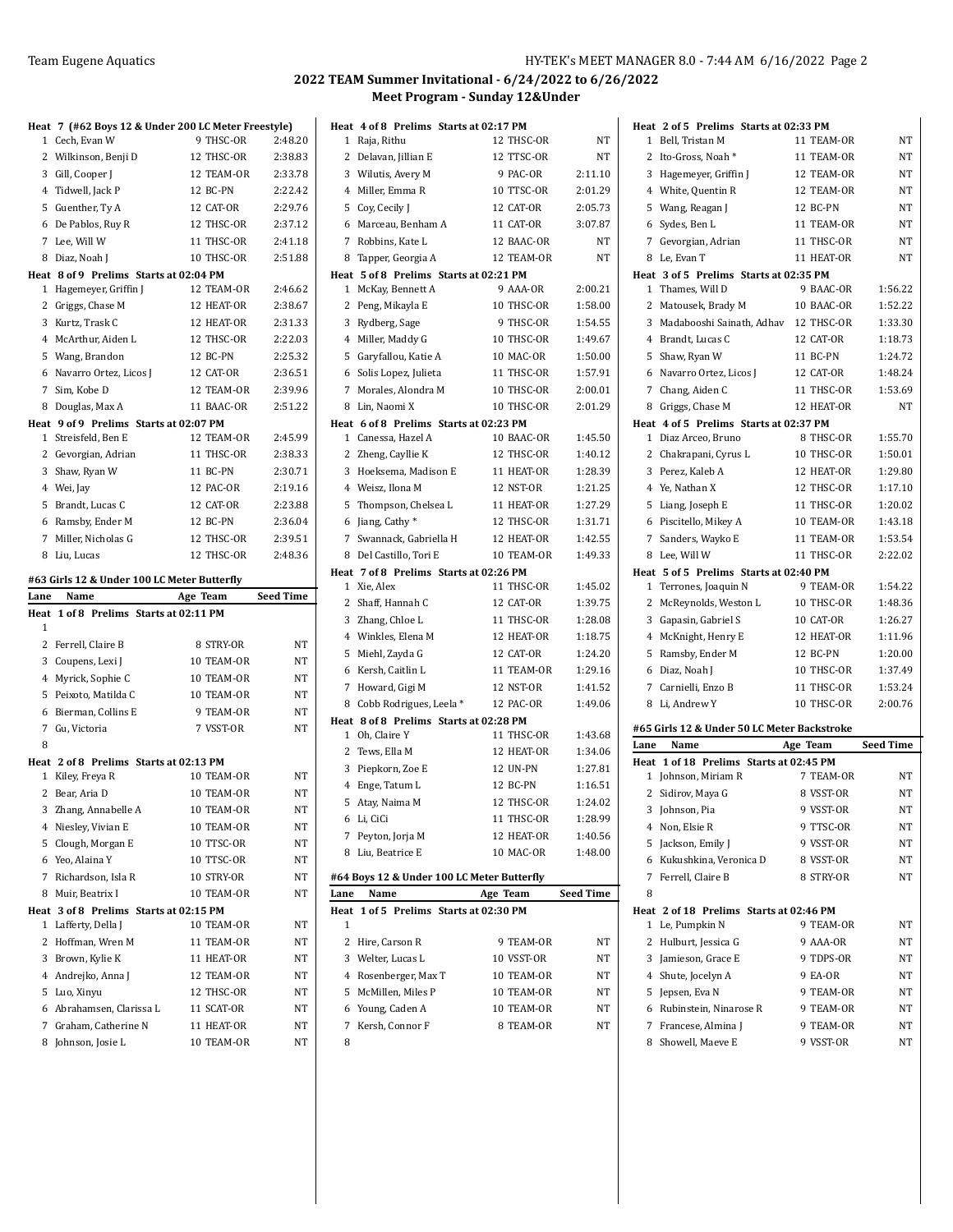|   | Heat 3 (#65 Girls 12 & Under 50 LC Meter Backstroke)         |                         |                |
|---|--------------------------------------------------------------|-------------------------|----------------|
|   | 1 Goddard, Helene N                                          | 10 TDPS-OR              | NT             |
|   | 2 Jackson, Nona V                                            | 10 TEAM-OR              | NT             |
|   | 3 Richardson, Isla R                                         | 10 STRY-OR              | NT             |
|   | 4 Wagner, Sybil M                                            | 10 TEAM-OR              | NT             |
| 5 | Horak, Paige K                                               | 10 TTSC-OR              | NT             |
| 6 | Zhang, Annabelle A                                           | 10 TEAM-OR              | NT             |
|   | 7 Geske, Kolbie L                                            | <b>10 EA-OR</b>         | NT             |
| 8 | Chen, Skyla                                                  | 10 NST-OR               | NT             |
|   | Heat 4 of 18 Prelims Starts at 02:49 PM                      |                         |                |
|   | 1 Jamieson, Emma R                                           | 11 TDPS-OR              | NT             |
|   | 2 Abrahamsen, Clarissa L                                     | 11 SCAT-OR              | NT             |
|   | 3 Barfield, Maeve S                                          | 11 TEAM-OR              | NT             |
|   | 4 Callaghan, Teagan B                                        | 12 TEAM-OR              | <b>NT</b>      |
| 5 | Delavan, Jillian E                                           | 12 TTSC-OR              | NT             |
| 6 | Thompson, Chelsea L                                          | 11 HEAT-OR              | NT             |
| 7 | Mikolitch, Hazel D                                           | 11 VSST-OR              | NT             |
| 8 | Jeong, Helen                                                 | 11 THSC-OR              | NT             |
|   | Heat 5 of 18 Prelims Starts at 02:51 PM                      |                         |                |
|   | 1 Robbins, Kate L                                            | 12 BAAC-OR              | NT             |
|   | 2 Franks, Eloise R                                           | 11 BAAC-OR              | 1:07.20        |
| 3 | Sperley, Cora J                                              | 8 TEAM-OR               | 1:04.65        |
|   | 4 Thomas, Shelby K                                           | 10 TTSC-OR              | 1:02.77        |
| 5 | Hillberry, Sammie A                                          | 10 THSC-OR              | 1:02.86        |
| 6 | Bear, Aria D                                                 | 10 TEAM-OR              | 1:05.16        |
|   | 7 Graham, Catherine N                                        | 11 HEAT-OR              | 1:08.10        |
| 8 | Luo, Xinyu                                                   | 12 THSC-OR              | NT             |
|   | Heat 6 of 18 Prelims Starts at 02:53 PM                      |                         |                |
|   | 1 Foster, Lilly M                                            | 11 HEAT-OR              | 1:01.84        |
|   | 2 Kiley, Freya R                                             | 10 TEAM-OR              | 1:00.03        |
| 3 | Rieke, Isabella F                                            | 12 AAA-OR               | 58.56          |
|   | 4 Coupens, Lexi J                                            | 10 TEAM-OR              | 57.85          |
| 5 | Dickerson, Scarlett R                                        | 12 PAC-OR<br>10 TTSC-OR | 57.91<br>59.15 |
| 6 | Miller, Emma R                                               | 9 TEAM-OR               | 1:01.22        |
|   | 7 Dahill, Mary Rose<br>Jackson, Nella M                      | 8 TEAM-OR               | 1:01.94        |
| 8 |                                                              |                         |                |
|   | Heat 7 of 18 Prelims Starts at 02:55 PM<br>1 Muir, Beatrix I | 10 TEAM-OR              | 56.48          |
|   | 2 Riplinger, Shannon M                                       | 10 TEAM-OR              | 56.01          |
|   | 3 McDonald, Tori A                                           | 10 AAA-OR               | 55.81          |
|   | 4 Kaushik, Tara S                                            | 10 THSC-OR              | 54.51          |
|   | 5 Yeo, Alaina Y                                              | 10 TTSC-OR              | 55.75          |
|   | 6 Sims, Ava A                                                | 9 TEAM-OR               | 55.82          |
|   | 7 Park, Esther Y                                             | 10 THSC-OR              | 56.41          |
| 8 | Peixoto, Matilda C                                           | 10 TEAM-OR              | 56.74          |
|   | Heat 8 of 18 Prelims Starts at 02:56 PM                      |                         |                |
| 1 | Zhang, Jessie Y                                              | 10 THSC-OR              | 54.05          |
| 2 | Rodrigues, Stella M                                          | 10 TEAM-OR              | 53.77          |
|   | 3 Jiang, Ennie                                               | 9 CAT-OR                | 52.70          |
|   | 4 Canessa, Hazel A                                           | 10 BAAC-OR              | 52.13          |
|   | 5 Wilutis, Avery M                                           | 9 PAC-OR                | 52.21          |
|   | 6 Raja, Rithu                                                | 12 THSC-OR              | 53.35          |
| 7 | Nakajima, Amanda M                                           | 7 VSST-OR               | 53.84          |
|   | 8 Rockefeller, Mia P                                         | 11 TEAM-OR              | 54.22          |

|              | Heat 9 of 18 Prelims Starts at 02:58 PM  |            |       |
|--------------|------------------------------------------|------------|-------|
| 1            | Kersh, Caitlin L                         | 11 TEAM-OR | 51.72 |
| 2            | Solis Lopez, Julieta                     | 11 THSC-OR | 51.20 |
| 3            | Rydberg, Sage                            | 9 THSC-OR  | 50.81 |
|              | 4 Beaver, Savannah M                     | 11 AAA-OR  | 50.56 |
| 5            | Chiu, Hailey                             | 10 THSC-OR | 50.79 |
|              | 6 Myrick, Sophie C                       | 10 TEAM-OR | 50.91 |
|              | 7 Johnson, Josie L                       | 10 TEAM-OR | 51.25 |
|              | 8 Wang, Grace X                          | 11 THSC-OR | 52.01 |
|              | Heat 10 of 18 Prelims Starts at 03:00 PM |            |       |
|              | 1 Lin, Naomi X                           | 10 THSC-OR | 49.81 |
| 2            | Stewart, Camdyn S                        | 12 HEAT-OR | 49.39 |
| 3            | Gu, Victoria                             | 7 VSST-OR  | 48.91 |
|              | 4 Kondo, Izzi S                          | 11 STRY-OR | 48.82 |
| 5            | Kalinda-Melcher, Lydia                   | 10 PAC-OR  | 48.83 |
|              | 6 Starr, Jocelynne G                     | 10 BAAC-OR | 49.22 |
| 7            | Cheren, Kyra S                           | 12 THSC-OR | 49.41 |
| 8            | Peng, Mikayla E                          | 10 THSC-OR | 50.39 |
|              | Heat 11 of 18 Prelims Starts at 03:01 PM |            |       |
|              | 1 Clough, Morgan E                       | 10 TTSC-OR | 48.03 |
| 2            | Hutton, Peyton M                         | 10 TTSC-OR | 47.85 |
| 3            | Biallas, Carina G                        | 11 TTSC-OR | 47.37 |
|              | 4 Estok, Amy E                           | 12 MAC-OR  | 47.00 |
| 5            | Henriksen, Elise M                       | 12 TEAM-OR | 47.28 |
|              | 6 Alexander, Ava G                       | 9 TEAM-OR  | 47.76 |
|              | 7 Mohr, Elsie L                          | 10 TEAM-OR | 47.86 |
|              | 8 Wille, Scarlet J                       | 11 THSC-OR | 48.18 |
|              | Heat 12 of 18 Prelims Starts at 03:03 PM |            |       |
|              | 1 Lafferty, Della J                      | 10 TEAM-OR | 46.81 |
| 2            | Sperley, Anna M                          | 11 TEAM-OR | 46.63 |
|              | 3 Blair, Abby M                          | 10 CCA-WY  | 46.38 |
|              | 4 Gabriel, Julia                         | 11 TTSC-OR | 46.09 |
| 5            | Hoffman, Wren M                          | 11 TEAM-OR | 46.31 |
| 6            | Bloomer, Zoe                             | 10 BAAC-OR | 46.52 |
| 7            | Scott, Sofie J                           | 12 TEAM-OR | 46.79 |
| 8            | Bernhardt, Lola E                        | 11 HEAT-OR | 46.83 |
|              | Heat 13 of 18 Prelims Starts at 03:04 PM |            |       |
| $\mathbf{1}$ | Del Castillo, Tori E                     | 10 TEAM-OR | 45.98 |
| 2            | Middlestadt, Peyton H                    | 11 CAT-OR  | 45.18 |
|              | 3 Xie, Alex                              | 11 THSC-OR | 44.71 |
|              | 4 Selby, Addison C                       | 10 TTSC-OR | 43.99 |
| 5            | Hewage, Senuri A                         | 11 HEAT-OR | 44.36 |
|              | 6 Scott, Kirsty A                        | 11 CAT-OR  | 45.01 |
|              | 7 Ratchford, Aika L                      | 10 VSST-OR | 45.58 |
| 8            | Morales, Alondra M                       | 10 THSC-OR | 46.01 |
|              | Heat 14 of 18 Prelims Starts at 03:06 PM |            |       |
| 1            | Liu, Beatrice E                          | 10 MAC-OR  | 43.66 |
| 2            | Niesley, Vivian E                        | 10 TEAM-OR | 43.51 |
|              | 3 Ly, Jacey                              | 11 CAT-OR  | 43.40 |
|              | 4 Montgomery, Emma I                     | 11 HEAT-OR | 43.02 |
| 5            | Hou, Audrey                              | 12 THSC-OR | 43.28 |
| 6            | Plowman, Ellis C                         | 12 MAC-OR  | 43.46 |
| 7            | Blackhurst, Callie A                     | 11 THSC-OR | 43.56 |
| 8            | Miller, Maddy G                          | 10 THSC-OR | 43.88 |

|                | Heat 15 of 18 Prelims Starts at 03:07 PM   |                                            |                  |
|----------------|--------------------------------------------|--------------------------------------------|------------------|
|                | 1 Braach, Brooklyn J                       | 10 TTSC-OR                                 | 42.16            |
|                | 2 Peyton, Jorja M                          | 12 HEAT-OR                                 | 41.88            |
| 3              | Zheng, Cayllie K                           | 12 THSC-OR                                 | 41.72            |
|                | 4 Muth-Vu, Mira M                          | 11 SCAT-OR                                 | 41.64            |
|                | 5 Weisz, Ilona M                           | 12 NST-OR                                  | 41.71            |
| 6              | Montang, Maddy M                           | 11 TTSC-OR                                 | 41.84            |
| 7              | Hanley, Quinn M                            | 10 MAC-OR                                  | 42.00            |
| 8              | Zhang, Chloe L                             | 11 THSC-OR                                 | 42.17            |
|                | Heat 16 of 18 Prelims Starts at 03:09 PM   |                                            |                  |
| 1              | Lin, Kaylee A                              | 12 VSST-OR                                 | 40.53            |
| 2              | Coy, Cecily J                              | 12 CAT-OR                                  | 39.36            |
| 3              | Winkles, Elena M                           | 12 HEAT-OR                                 | 38.11            |
|                | 4 Peters, Zahira A                         | 12 UNAT                                    | 34.90            |
| 5              | Ernst, Natalie M                           | 12 THSC-OR                                 | 37.26            |
| 6              | Zhang, Mila S                              | 11 BC-PN                                   | 38.89            |
| $7^{\circ}$    | Ma, Julia Z                                | 12 THSC-OR                                 | 39.70            |
| 8              | Li, CiCi                                   | 11 THSC-OR                                 | 40.99            |
|                | Heat 17 of 18 Prelims Starts at 03:10 PM   |                                            |                  |
| 1              | Maruki, Daphne M                           | 11 HEAT-OR                                 | 40.10            |
| 2              | Pfeiffer, Kiki B                           | 12 BC-PN                                   | 38.94            |
| 3              | Miret, Fina R                              | 12 TEAM-OR                                 | 38.00            |
|                | 4 Tapper, Georgia A                        | 12 TEAM-OR                                 | 34.00            |
|                | 5 Atay, Naima M                            | 12 THSC-OR                                 | 37.09            |
|                | 6 Bowdle, Alice C                          | 12 CAT-OR                                  | 38.63            |
|                | 7 Matthews, Isa Y                          | 11 TEAM-OR                                 | 39.65            |
| 8              | Brown, Kylie K                             | 11 HEAT-OR                                 | 40.93            |
|                | Heat 18 of 18 Prelims Starts at 03:12 PM   |                                            |                  |
| 1              | Hoeksema, Madison E                        | 11 HEAT-OR                                 | 39.98            |
| 2              | Postlewait, Gwynn M                        | 12 NST-OR                                  | 38.94            |
| 3              | Diestler, Morgan H                         | 12 TEAM-OR                                 | 37.74            |
| 4              | Headley, Eliana F                          | 10 TEAM-OR                                 | 26.34            |
| 5              | Del Castillo, Madi M                       | 12 TEAM-OR                                 | 37.06            |
| 6              | Mjelde, Analeigh S                         | 12 TEAM-OR                                 | 38.58            |
| 7              | Pullan, Bethan K                           | 12 THSC-OR                                 | 39.58            |
| 8              | Kwong, Genevieve I                         | 12 THSC-OR                                 | 40.90            |
|                |                                            |                                            |                  |
|                |                                            | #66 Boys 12 & Under 50 LC Meter Backstroke |                  |
| Lane           | Name<br>1 of 11 Prelims Starts at 03:13 PM | Age Team                                   | <b>Seed Time</b> |
| Heat<br>1      |                                            |                                            |                  |
| $\overline{2}$ |                                            |                                            |                  |
| 3              | Lin, Andrew J                              | 7 VSST-OR                                  | NT               |
| 4              | Van Nortwick, Ethan N                      | 8 TEAM-OR                                  | NT               |
| 5              | Stewart, Zander A                          | 7 HEAT-OR                                  | NΤ               |
| 6              |                                            |                                            |                  |
| 7              |                                            |                                            |                  |
|                |                                            |                                            |                  |
| 8<br>Heat      | 2 of 11 Prelims Starts at 03:15 PM         |                                            |                  |
| 1              | Hewage, Sunara T                           | 8 HEAT-OR                                  | NΤ               |
| 2              | Teyler, Henry M                            | 9 SCAT-OR                                  | NΤ               |
| 3              | Delavan, Russell L                         | 9 TTSC-OR                                  | NT               |
| 4              | Soon, Eithan H                             | 10 THSC-OR                                 | NΤ               |
| 5              | Punj, Shaayan S                            | 10 VSST-OR                                 | NΤ               |
|                | 6 Andrews, Payton J                        | 9 SCAT-OR                                  | NΤ               |
| 7              | Serkovich, Naor                            | 8 VSST-OR                                  | NΤ               |
|                |                                            |                                            |                  |
| 8              |                                            |                                            |                  |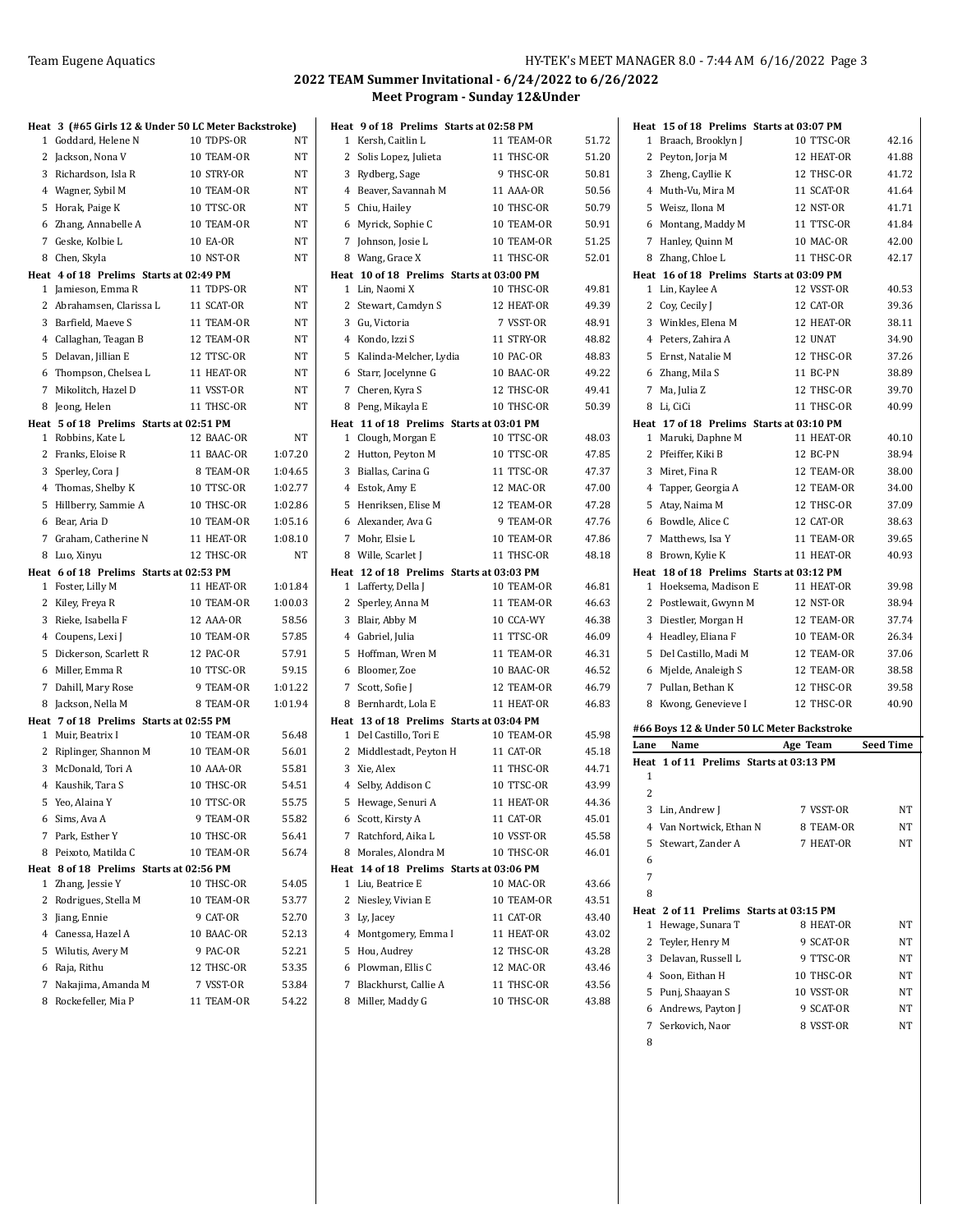|   | Heat 3 (#66 Boys 12 & Under 50 LC Meter Backstroke) |            |           |
|---|-----------------------------------------------------|------------|-----------|
|   | 1 Ramachandran, Vikram V                            | 11 TEAM-OR | NT        |
|   | 2 Kukushkina, Pavel D                               | 12 VSST-OR | NT        |
|   | 3 Rockefeller, Ronin T                              | 9 TEAM-OR  | 1:02.42   |
|   | 4 Baines, Elliott D                                 | 10 TEAM-OR | 1:00.45   |
| 5 | Bharadwaj, Rajiv                                    | 10 BAAC-OR | 1:02.22   |
|   | 6 Madabooshi Sainath, Adhav                         | 12 THSC-OR | <b>NT</b> |
|   | 7 Huong, Elijah T                                   | 11 HEAT-OR | NT        |
|   | 8 Young, Caden A                                    | 10 TEAM-OR | NT        |
|   | Heat 4 of 11 Prelims Starts at 03:18 PM             |            |           |
|   | 1 Braach, Bryson A                                  | 8 TTSC-OR  | 58.73     |
|   | 2 Mehta, Yannik N                                   | 10 THSC-OR | 57.54     |
|   | 3 Eibner, Jay W                                     | 9 NST-OR   | 54.15     |
|   | 4 Solis Lopez, Nicolas J                            | 9 THSC-OR  | 54.00     |
| 5 | Contreras, Oliver L                                 | 11 THSC-OR | 54.06     |
|   | 6 De Pablos, Ruy R                                  | 12 THSC-OR | 56.99     |
|   | 7 Jacobson, Asher R                                 | 9 THSC-OR  | 58.62     |
|   | 8 Ma, Zachary Z                                     | 9 THSC-OR  | 59.12     |
|   | Heat 5 of 11 Prelims Starts at 03:20 PM             |            |           |
|   | 1 Rosenberger, Max T                                | 10 TEAM-OR | 51.89     |
|   | 2 Tai, Alex X                                       | 11 THSC-OR | 49.89     |
|   | 3 Dhakhwa, Jase K                                   | 11 CAT-OR  | 49.53     |
|   | 4 Terrones, Joaquin N                               | 9 TEAM-OR  | 48.98     |
| 5 | Thames, Will D                                      | 9 BAAC-OR  | 49.22     |
| 6 | Moreno, Ben H                                       | 10 THSC-OR | 49.70     |
|   | 7 Parsons, Sammy J                                  | 12 TEAM-OR | 51.27     |
|   | 8 de Szoeke, Oliver S                               | 8 CAT-OR   | 52.87     |
|   | Heat 6 of 11 Prelims Starts at 03:22 PM             | 12 TEAM-OR | 48.25     |
|   | 1 Miksis, Charlie O<br>2 Sydes, Ben L               | 11 TEAM-OR | 47.89     |
|   | 3 Weisz, Ivan M                                     | 9 NST-OR   | 47.03     |
|   | 4 Xie, Luke                                         | 11 THSC-OR | 46.07     |
|   | 5 Diaz Arceo, Bruno                                 | 8 THSC-OR  | 46.56     |
|   | 6 Wang, Lucas H                                     | 12 TTSC-OR | 47.36     |
|   | 7 Kersh, Connor F                                   | 8 TEAM-OR  | 47.94     |
|   | 8 Li, Andrew Y                                      | 10 THSC-OR | 48.37     |
|   | Heat 7 of 11 Prelims Starts at 03:23 PM             |            |           |
|   | 1 McReynolds, Weston L                              | 10 THSC-OR | 45.81     |
|   | 2 Chang, Aiden C                                    | 11 THSC-OR | 45.05     |
|   | 3 Diaz, Noah J                                      | 10 THSC-OR | 44.98     |
|   | 4 Jackson, Finn B                                   | 10 TEAM-OR | 44.33     |
|   | 5 Bell, Tristan M                                   | 11 TEAM-OR | 44.98     |
|   | 6 Fisher, Darren A                                  | 10 THSC-OR | 45.01     |
|   | 7 Chakrapani, Cyrus L                               | 10 THSC-OR | 45.20     |
| 8 | McMillen, Miles P                                   | 10 TEAM-OR | 45.82     |
|   | Heat 8 of 11 Prelims Starts at 03:25 PM             |            |           |
| 1 | White, Quentin R                                    | 12 TEAM-OR | 43.91     |
| 2 | Liang, Joseph E                                     | 11 THSC-OR | 43.85     |
| 3 | Piscitello, Mikey A                                 | 10 TEAM-OR | 43.72     |
|   | 4 Khrystenko, Ivan O                                | 11 CAT-OR  | 43.30     |
|   | 5 Wang, Brandon                                     | 12 BC-PN   | 43.33     |
|   | 6 Ito-Gross, Noah *                                 | 11 TEAM-OR | 43.81     |
|   | 7 Carnielli, Enzo B                                 | 11 THSC-OR | 43.90     |
|   | 8 LI, Jeremy S                                      | 10 THSC-OR | 44.11     |

|      | Heat 9 of 11 Prelims Starts at 03:26 PM       |            |           |
|------|-----------------------------------------------|------------|-----------|
| 1    | Ratchford, Kaito S                            | 11 VSST-OR | 41.88     |
|      | 2 Wilkinson, Benji D                          | 12 THSC-OR | 39.83     |
|      | 3 Ye, Nathan X                                | 12 THSC-OR | 38.97     |
|      | 4 Tidwell, Jack P                             | 12 BC-PN   | 36.32     |
|      | 5 Gapasin, Gabriel S                          | 10 CAT-OR  | 38.62     |
|      | 6 Le, Evan T                                  | 11 HEAT-OR | 39.33     |
|      | 7 Hagemeyer, Griffin J                        | 12 TEAM-OR | 40.79     |
|      | 8 Tan, Kaien                                  | 11 TDPS-OR | 43.09     |
|      | Heat 10 of 11 Prelims Starts at 03:28 PM      |            |           |
|      | 1 Kurtz, Trask C                              | 12 HEAT-OR | 41.61     |
|      | 2 Perez, Kaleb A                              | 12 HEAT-OR | 39.82     |
|      | 3 Navarro Ortez, Licos J                      | 12 CAT-OR  | 38.81     |
|      | 4 McKnight, Henry E                           | 12 HEAT-OR | 35.18     |
|      | 5 McArthur, Aiden L                           | 12 THSC-OR | 37.97     |
|      | 6 Montang, Max W                              | 12 TTSC-OR | 39.26     |
|      | 7 Deng, Deegan M                              | 12 TEAM-OR | 40.58     |
|      | 8 Wang, Reagan J                              | 12 BC-PN   | 42.62     |
|      | Heat 11 of 11 Prelims Starts at 03:29 PM      |            |           |
|      | 1 Liu, Lucas                                  | 12 THSC-OR | 41.27     |
|      | 2 Gevorgian, Adrian                           | 11 THSC-OR | 39.39     |
|      | 3 Guenther, Ty A                              | 12 CAT-OR  | 38.64     |
|      | 4 Wei, Jay                                    | 12 PAC-OR  | 32.93     |
|      | 5 Miller, Nicholas G                          | 12 THSC-OR | 37.26     |
|      | 6 Sanders, Wayko E                            | 11 TEAM-OR | 39.14     |
|      | 7 Cech, Evan W                                | 9 THSC-OR  | 39.96     |
|      | 8 Douglas, Max A                              | 11 BAAC-OR | 42.22     |
|      |                                               |            |           |
|      | #67 Girls 12 & Under 50 LC Meter Breaststroke |            |           |
|      |                                               |            |           |
| Lane | Name                                          | Age Team   | Seed Time |
|      | Heat 1 of 17 Prelims Starts at 03:31 PM       |            |           |
| 1    |                                               |            |           |
| 2    |                                               |            |           |
|      | 3 Gu, Victoria                                | 7 VSST-OR  | NT        |
|      | 4 Sidirov, Maya G                             | 8 VSST-OR  | NT        |
|      | 5 Kukushkina, Veronica D                      | 8 VSST-OR  | NT        |
| 6    | Johnson, Miriam R                             | 7 TEAM-OR  | NT        |
| 7    |                                               |            |           |
| 8    |                                               |            |           |
|      | Heat 2 of 17 Prelims Starts at 03:32 PM       |            |           |
|      | 1 Johnson, Pia                                | 9 VSST-OR  | NT        |
| 2    | Rubinstein, Ninarose R                        | 9 TEAM-OR  | NT        |
|      | 3 Le, Pumpkin N                               | 9 TEAM-OR  | NT        |
|      | 4 Jepsen, Eva N                               | 9 TEAM-OR  | ΝT        |
| 5    | Dahill, Mary Rose                             | 9 TEAM-OR  | ΝT        |
|      | 6 Jackson, Emily J                            | 9 VSST-OR  | NΤ        |
|      | 7 Francese, Almina J                          | 9 TEAM-OR  | NT        |
| 8    | Ferrell, Claire B                             | 8 STRY-OR  | NT        |
|      | Heat 3 of 17 Prelims Starts at 03:33 PM       |            |           |
| 1    | Non, Elsie R                                  | 9 TTSC-OR  | NΤ        |
| 2    | McDonald, Tori A                              | 10 AAA-OR  | NΤ        |
| 3    | Braach, Brooklyn J                            | 10 TTSC-OR | ΝT        |
|      | 4 Jackson, Nona V                             | 10 TEAM-OR | NΤ        |
|      | 5 Yeo, Alaina Y                               | 10 TTSC-OR | ΝT        |
|      | 6 Chen, Skyla                                 | 10 NST-OR  | ΝT        |
| 7    | Goddard, Helene N                             | 10 TDPS-OR | NT        |
| 8    | Showell, Maeve E                              | 9 VSST-OR  | ΝT        |

| 1 Zhang, Annabelle A<br>10 TEAM-OR<br>NΤ<br>10 TTSC-OR<br>2<br>Thomas, Shelby K<br>NΤ<br>3<br>Bear, Aria D<br>10 TEAM-OR<br>NΤ<br>4 Scott, Kirsty A<br>11 CAT-OR<br>NT<br>5<br>Wagner, Sybil M<br>10 TEAM-OR<br>NT<br>Richardson, Isla R<br>6<br>10 STRY-OR<br>NT<br>7<br>10 TTSC-OR<br>Shepley, Kimberly K<br>NT<br>8 Clough, Morgan E<br>10 TTSC-OR<br>NT<br>Heat 5 of 17 Prelims Starts at 03:36 PM<br>1 Mikolitch, Hazel D<br>11 VSST-OR<br>NT<br>11 HEAT-OR<br>2<br>Foster, Lilly M<br><b>NT</b><br>Jiang, Cathy*<br>12 THSC-OR<br>3<br>NΤ<br>Luo, Xinyu<br>12 THSC-OR<br>4<br>NΤ<br>Winkles, Elena M<br>12 HEAT-OR<br>5<br>NΤ<br>6 Callaghan, Teagan B<br>12 TEAM-OR<br>NT<br>7 Abrahamsen, Clarissa L<br>11 SCAT-OR<br>NT<br>8 Barfield, Maeve S<br>11 TEAM-OR<br>NT<br>Heat 6 of 17 Prelims Starts at 03:38 PM<br>1 Peixoto, Matilda C<br>10 TEAM-OR<br>1:19.87<br>8 TEAM-OR<br>2<br>Jackson, Nella M<br>1:14.20<br>3<br>Whittle, Summer E<br>12 PAC-OR<br>1:12.13<br>Cheren, Kyra S<br>1:11.26<br>4<br>12 THSC-OR<br>Nakajima, Amanda M<br>7 VSST-OR<br>1:11.66<br>5<br>Graham, Catherine N<br>11 HEAT-OR<br>1:12.45<br>6<br>Rieke, Isabella F<br>12 AAA-OR<br>1:14.64<br>7<br>Delavan, Jillian E<br>12 TTSC-OR<br>8<br>NT<br>Heat 7 of 17 Prelims Starts at 03:39 PM<br>Hillberry, Sammie A<br>10 THSC-OR<br>1:10.85<br>1<br>2<br>Riplinger, Shannon M<br>10 TEAM-OR<br>1:09.94<br>3<br>Alexander, Ava G<br>9 TEAM-OR<br>1:08.43<br>1:07.69<br>4<br>Pullan, Bethan K<br>12 THSC-OR<br>Sims, Ava A<br>1:08.30<br>5<br>9 TEAM-OR<br>11 BAAC-OR<br>Franks, Eloise R<br>1:08.92<br>6<br>Kwong, Genevieve I<br>12 THSC-OR<br>1:10.52<br>7<br>Bierman, Collins E<br>9 TEAM-OR<br>1:11.23<br>8<br>Heat 8 of 17 Prelims Starts at 03:41 PM<br>Rockefeller, Mia P<br>11 TEAM-OR<br>1:07.28<br>1<br>2<br>Kiley, Freya R<br>10 TEAM-OR<br>1:07.19 |
|--------------------------------------------------------------------------------------------------------------------------------------------------------------------------------------------------------------------------------------------------------------------------------------------------------------------------------------------------------------------------------------------------------------------------------------------------------------------------------------------------------------------------------------------------------------------------------------------------------------------------------------------------------------------------------------------------------------------------------------------------------------------------------------------------------------------------------------------------------------------------------------------------------------------------------------------------------------------------------------------------------------------------------------------------------------------------------------------------------------------------------------------------------------------------------------------------------------------------------------------------------------------------------------------------------------------------------------------------------------------------------------------------------------------------------------------------------------------------------------------------------------------------------------------------------------------------------------------------------------------------------------------------------------------------------------------------------------------------------------------------------------------------------------------------------------------------------------------------|
|                                                                                                                                                                                                                                                                                                                                                                                                                                                                                                                                                                                                                                                                                                                                                                                                                                                                                                                                                                                                                                                                                                                                                                                                                                                                                                                                                                                                                                                                                                                                                                                                                                                                                                                                                                                                                                                  |
|                                                                                                                                                                                                                                                                                                                                                                                                                                                                                                                                                                                                                                                                                                                                                                                                                                                                                                                                                                                                                                                                                                                                                                                                                                                                                                                                                                                                                                                                                                                                                                                                                                                                                                                                                                                                                                                  |
|                                                                                                                                                                                                                                                                                                                                                                                                                                                                                                                                                                                                                                                                                                                                                                                                                                                                                                                                                                                                                                                                                                                                                                                                                                                                                                                                                                                                                                                                                                                                                                                                                                                                                                                                                                                                                                                  |
|                                                                                                                                                                                                                                                                                                                                                                                                                                                                                                                                                                                                                                                                                                                                                                                                                                                                                                                                                                                                                                                                                                                                                                                                                                                                                                                                                                                                                                                                                                                                                                                                                                                                                                                                                                                                                                                  |
|                                                                                                                                                                                                                                                                                                                                                                                                                                                                                                                                                                                                                                                                                                                                                                                                                                                                                                                                                                                                                                                                                                                                                                                                                                                                                                                                                                                                                                                                                                                                                                                                                                                                                                                                                                                                                                                  |
|                                                                                                                                                                                                                                                                                                                                                                                                                                                                                                                                                                                                                                                                                                                                                                                                                                                                                                                                                                                                                                                                                                                                                                                                                                                                                                                                                                                                                                                                                                                                                                                                                                                                                                                                                                                                                                                  |
|                                                                                                                                                                                                                                                                                                                                                                                                                                                                                                                                                                                                                                                                                                                                                                                                                                                                                                                                                                                                                                                                                                                                                                                                                                                                                                                                                                                                                                                                                                                                                                                                                                                                                                                                                                                                                                                  |
|                                                                                                                                                                                                                                                                                                                                                                                                                                                                                                                                                                                                                                                                                                                                                                                                                                                                                                                                                                                                                                                                                                                                                                                                                                                                                                                                                                                                                                                                                                                                                                                                                                                                                                                                                                                                                                                  |
|                                                                                                                                                                                                                                                                                                                                                                                                                                                                                                                                                                                                                                                                                                                                                                                                                                                                                                                                                                                                                                                                                                                                                                                                                                                                                                                                                                                                                                                                                                                                                                                                                                                                                                                                                                                                                                                  |
|                                                                                                                                                                                                                                                                                                                                                                                                                                                                                                                                                                                                                                                                                                                                                                                                                                                                                                                                                                                                                                                                                                                                                                                                                                                                                                                                                                                                                                                                                                                                                                                                                                                                                                                                                                                                                                                  |
|                                                                                                                                                                                                                                                                                                                                                                                                                                                                                                                                                                                                                                                                                                                                                                                                                                                                                                                                                                                                                                                                                                                                                                                                                                                                                                                                                                                                                                                                                                                                                                                                                                                                                                                                                                                                                                                  |
|                                                                                                                                                                                                                                                                                                                                                                                                                                                                                                                                                                                                                                                                                                                                                                                                                                                                                                                                                                                                                                                                                                                                                                                                                                                                                                                                                                                                                                                                                                                                                                                                                                                                                                                                                                                                                                                  |
|                                                                                                                                                                                                                                                                                                                                                                                                                                                                                                                                                                                                                                                                                                                                                                                                                                                                                                                                                                                                                                                                                                                                                                                                                                                                                                                                                                                                                                                                                                                                                                                                                                                                                                                                                                                                                                                  |
|                                                                                                                                                                                                                                                                                                                                                                                                                                                                                                                                                                                                                                                                                                                                                                                                                                                                                                                                                                                                                                                                                                                                                                                                                                                                                                                                                                                                                                                                                                                                                                                                                                                                                                                                                                                                                                                  |
|                                                                                                                                                                                                                                                                                                                                                                                                                                                                                                                                                                                                                                                                                                                                                                                                                                                                                                                                                                                                                                                                                                                                                                                                                                                                                                                                                                                                                                                                                                                                                                                                                                                                                                                                                                                                                                                  |
|                                                                                                                                                                                                                                                                                                                                                                                                                                                                                                                                                                                                                                                                                                                                                                                                                                                                                                                                                                                                                                                                                                                                                                                                                                                                                                                                                                                                                                                                                                                                                                                                                                                                                                                                                                                                                                                  |
|                                                                                                                                                                                                                                                                                                                                                                                                                                                                                                                                                                                                                                                                                                                                                                                                                                                                                                                                                                                                                                                                                                                                                                                                                                                                                                                                                                                                                                                                                                                                                                                                                                                                                                                                                                                                                                                  |
|                                                                                                                                                                                                                                                                                                                                                                                                                                                                                                                                                                                                                                                                                                                                                                                                                                                                                                                                                                                                                                                                                                                                                                                                                                                                                                                                                                                                                                                                                                                                                                                                                                                                                                                                                                                                                                                  |
|                                                                                                                                                                                                                                                                                                                                                                                                                                                                                                                                                                                                                                                                                                                                                                                                                                                                                                                                                                                                                                                                                                                                                                                                                                                                                                                                                                                                                                                                                                                                                                                                                                                                                                                                                                                                                                                  |
|                                                                                                                                                                                                                                                                                                                                                                                                                                                                                                                                                                                                                                                                                                                                                                                                                                                                                                                                                                                                                                                                                                                                                                                                                                                                                                                                                                                                                                                                                                                                                                                                                                                                                                                                                                                                                                                  |
|                                                                                                                                                                                                                                                                                                                                                                                                                                                                                                                                                                                                                                                                                                                                                                                                                                                                                                                                                                                                                                                                                                                                                                                                                                                                                                                                                                                                                                                                                                                                                                                                                                                                                                                                                                                                                                                  |
|                                                                                                                                                                                                                                                                                                                                                                                                                                                                                                                                                                                                                                                                                                                                                                                                                                                                                                                                                                                                                                                                                                                                                                                                                                                                                                                                                                                                                                                                                                                                                                                                                                                                                                                                                                                                                                                  |
|                                                                                                                                                                                                                                                                                                                                                                                                                                                                                                                                                                                                                                                                                                                                                                                                                                                                                                                                                                                                                                                                                                                                                                                                                                                                                                                                                                                                                                                                                                                                                                                                                                                                                                                                                                                                                                                  |
|                                                                                                                                                                                                                                                                                                                                                                                                                                                                                                                                                                                                                                                                                                                                                                                                                                                                                                                                                                                                                                                                                                                                                                                                                                                                                                                                                                                                                                                                                                                                                                                                                                                                                                                                                                                                                                                  |
|                                                                                                                                                                                                                                                                                                                                                                                                                                                                                                                                                                                                                                                                                                                                                                                                                                                                                                                                                                                                                                                                                                                                                                                                                                                                                                                                                                                                                                                                                                                                                                                                                                                                                                                                                                                                                                                  |
|                                                                                                                                                                                                                                                                                                                                                                                                                                                                                                                                                                                                                                                                                                                                                                                                                                                                                                                                                                                                                                                                                                                                                                                                                                                                                                                                                                                                                                                                                                                                                                                                                                                                                                                                                                                                                                                  |
|                                                                                                                                                                                                                                                                                                                                                                                                                                                                                                                                                                                                                                                                                                                                                                                                                                                                                                                                                                                                                                                                                                                                                                                                                                                                                                                                                                                                                                                                                                                                                                                                                                                                                                                                                                                                                                                  |
|                                                                                                                                                                                                                                                                                                                                                                                                                                                                                                                                                                                                                                                                                                                                                                                                                                                                                                                                                                                                                                                                                                                                                                                                                                                                                                                                                                                                                                                                                                                                                                                                                                                                                                                                                                                                                                                  |
|                                                                                                                                                                                                                                                                                                                                                                                                                                                                                                                                                                                                                                                                                                                                                                                                                                                                                                                                                                                                                                                                                                                                                                                                                                                                                                                                                                                                                                                                                                                                                                                                                                                                                                                                                                                                                                                  |
|                                                                                                                                                                                                                                                                                                                                                                                                                                                                                                                                                                                                                                                                                                                                                                                                                                                                                                                                                                                                                                                                                                                                                                                                                                                                                                                                                                                                                                                                                                                                                                                                                                                                                                                                                                                                                                                  |
|                                                                                                                                                                                                                                                                                                                                                                                                                                                                                                                                                                                                                                                                                                                                                                                                                                                                                                                                                                                                                                                                                                                                                                                                                                                                                                                                                                                                                                                                                                                                                                                                                                                                                                                                                                                                                                                  |
|                                                                                                                                                                                                                                                                                                                                                                                                                                                                                                                                                                                                                                                                                                                                                                                                                                                                                                                                                                                                                                                                                                                                                                                                                                                                                                                                                                                                                                                                                                                                                                                                                                                                                                                                                                                                                                                  |
|                                                                                                                                                                                                                                                                                                                                                                                                                                                                                                                                                                                                                                                                                                                                                                                                                                                                                                                                                                                                                                                                                                                                                                                                                                                                                                                                                                                                                                                                                                                                                                                                                                                                                                                                                                                                                                                  |
|                                                                                                                                                                                                                                                                                                                                                                                                                                                                                                                                                                                                                                                                                                                                                                                                                                                                                                                                                                                                                                                                                                                                                                                                                                                                                                                                                                                                                                                                                                                                                                                                                                                                                                                                                                                                                                                  |
|                                                                                                                                                                                                                                                                                                                                                                                                                                                                                                                                                                                                                                                                                                                                                                                                                                                                                                                                                                                                                                                                                                                                                                                                                                                                                                                                                                                                                                                                                                                                                                                                                                                                                                                                                                                                                                                  |
|                                                                                                                                                                                                                                                                                                                                                                                                                                                                                                                                                                                                                                                                                                                                                                                                                                                                                                                                                                                                                                                                                                                                                                                                                                                                                                                                                                                                                                                                                                                                                                                                                                                                                                                                                                                                                                                  |
|                                                                                                                                                                                                                                                                                                                                                                                                                                                                                                                                                                                                                                                                                                                                                                                                                                                                                                                                                                                                                                                                                                                                                                                                                                                                                                                                                                                                                                                                                                                                                                                                                                                                                                                                                                                                                                                  |
| Sperley, Cora J<br>1:04.80<br>3<br>8 TEAM-OR                                                                                                                                                                                                                                                                                                                                                                                                                                                                                                                                                                                                                                                                                                                                                                                                                                                                                                                                                                                                                                                                                                                                                                                                                                                                                                                                                                                                                                                                                                                                                                                                                                                                                                                                                                                                     |
| Stewart, Camdyn S<br>12 HEAT-OR<br>1:02.95<br>4                                                                                                                                                                                                                                                                                                                                                                                                                                                                                                                                                                                                                                                                                                                                                                                                                                                                                                                                                                                                                                                                                                                                                                                                                                                                                                                                                                                                                                                                                                                                                                                                                                                                                                                                                                                                  |
| Jiang, Ennie<br>9 CAT-OR<br>1:03.66<br>5                                                                                                                                                                                                                                                                                                                                                                                                                                                                                                                                                                                                                                                                                                                                                                                                                                                                                                                                                                                                                                                                                                                                                                                                                                                                                                                                                                                                                                                                                                                                                                                                                                                                                                                                                                                                         |
| 6 Rodrigues, Stella M<br>10 TEAM-OR<br>1:05.25                                                                                                                                                                                                                                                                                                                                                                                                                                                                                                                                                                                                                                                                                                                                                                                                                                                                                                                                                                                                                                                                                                                                                                                                                                                                                                                                                                                                                                                                                                                                                                                                                                                                                                                                                                                                   |
| 7<br>Muir, Beatrix I<br>10 TEAM-OR<br>1:07.21                                                                                                                                                                                                                                                                                                                                                                                                                                                                                                                                                                                                                                                                                                                                                                                                                                                                                                                                                                                                                                                                                                                                                                                                                                                                                                                                                                                                                                                                                                                                                                                                                                                                                                                                                                                                    |
| Kaushik, Tara S<br>10 THSC-OR<br>1:07.48<br>8                                                                                                                                                                                                                                                                                                                                                                                                                                                                                                                                                                                                                                                                                                                                                                                                                                                                                                                                                                                                                                                                                                                                                                                                                                                                                                                                                                                                                                                                                                                                                                                                                                                                                                                                                                                                    |
| Heat 9 of 17 Prelims Starts at 03:43 PM<br>Park, Esther Y<br>10 THSC-OR<br>1:02.10<br>1                                                                                                                                                                                                                                                                                                                                                                                                                                                                                                                                                                                                                                                                                                                                                                                                                                                                                                                                                                                                                                                                                                                                                                                                                                                                                                                                                                                                                                                                                                                                                                                                                                                                                                                                                          |
| 2<br>Lin, Kaylee A<br>12 VSST-OR<br>1:01.84                                                                                                                                                                                                                                                                                                                                                                                                                                                                                                                                                                                                                                                                                                                                                                                                                                                                                                                                                                                                                                                                                                                                                                                                                                                                                                                                                                                                                                                                                                                                                                                                                                                                                                                                                                                                      |
| 3<br>Mohr, Elsie L<br>10 TEAM-OR<br>58.13                                                                                                                                                                                                                                                                                                                                                                                                                                                                                                                                                                                                                                                                                                                                                                                                                                                                                                                                                                                                                                                                                                                                                                                                                                                                                                                                                                                                                                                                                                                                                                                                                                                                                                                                                                                                        |
| Tews, Ella M<br>4<br>12 HEAT-OR<br>57.88                                                                                                                                                                                                                                                                                                                                                                                                                                                                                                                                                                                                                                                                                                                                                                                                                                                                                                                                                                                                                                                                                                                                                                                                                                                                                                                                                                                                                                                                                                                                                                                                                                                                                                                                                                                                         |
| Ratchford, Aika L<br>10 VSST-OR<br>5<br>58.02                                                                                                                                                                                                                                                                                                                                                                                                                                                                                                                                                                                                                                                                                                                                                                                                                                                                                                                                                                                                                                                                                                                                                                                                                                                                                                                                                                                                                                                                                                                                                                                                                                                                                                                                                                                                    |
|                                                                                                                                                                                                                                                                                                                                                                                                                                                                                                                                                                                                                                                                                                                                                                                                                                                                                                                                                                                                                                                                                                                                                                                                                                                                                                                                                                                                                                                                                                                                                                                                                                                                                                                                                                                                                                                  |
|                                                                                                                                                                                                                                                                                                                                                                                                                                                                                                                                                                                                                                                                                                                                                                                                                                                                                                                                                                                                                                                                                                                                                                                                                                                                                                                                                                                                                                                                                                                                                                                                                                                                                                                                                                                                                                                  |
| 6<br>Montgomery, Emma I<br>11 HEAT-OR<br>58.85<br>Beaver, Savannah M<br>7<br>11 AAA-OR<br>1:01.89                                                                                                                                                                                                                                                                                                                                                                                                                                                                                                                                                                                                                                                                                                                                                                                                                                                                                                                                                                                                                                                                                                                                                                                                                                                                                                                                                                                                                                                                                                                                                                                                                                                                                                                                                |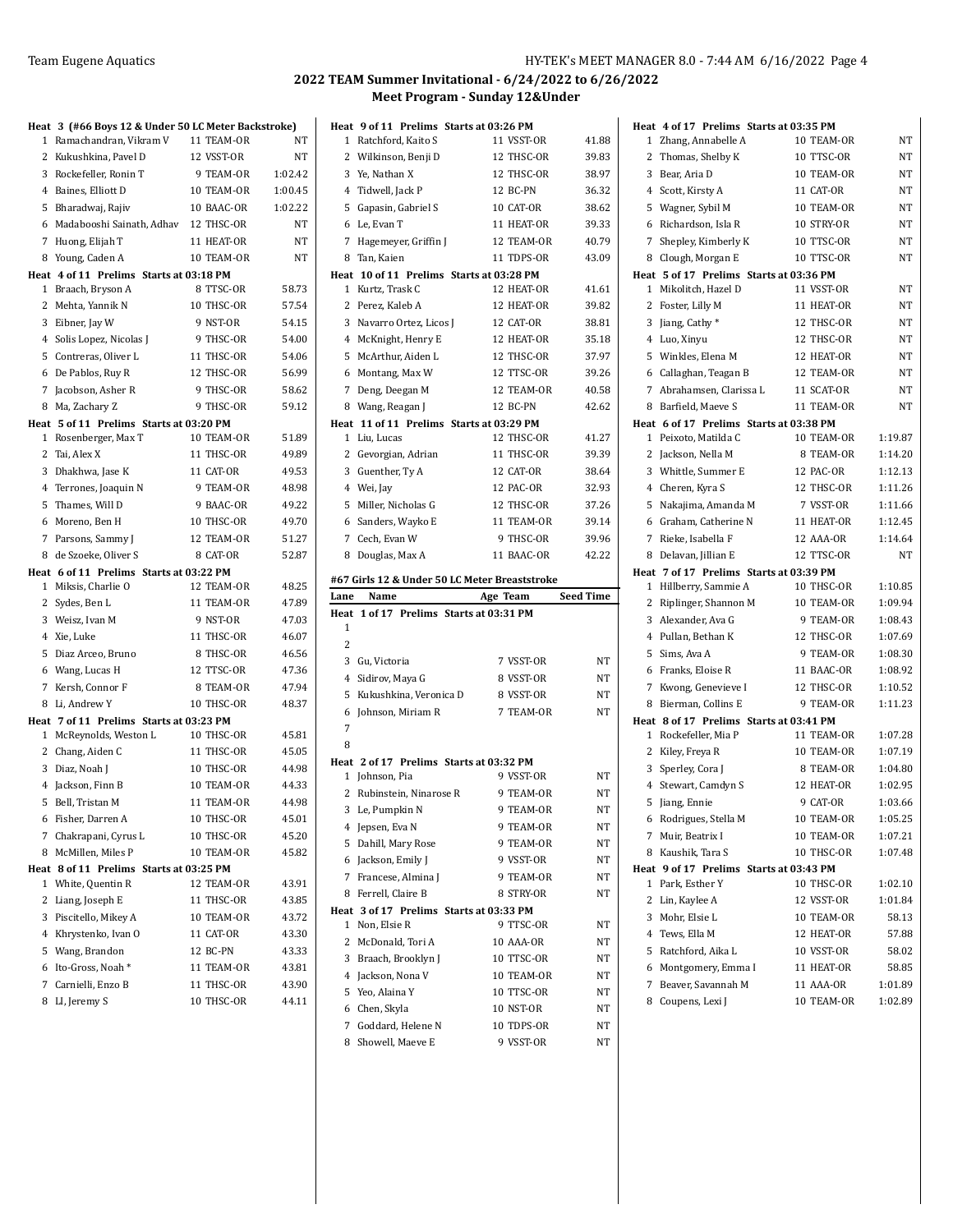|   |                                                          | Heat 10 (#67 Girls 12 & Under 50 LC Meter Breaststroke) |                |
|---|----------------------------------------------------------|---------------------------------------------------------|----------------|
| 1 | McKay, Bennett A                                         | 9 AAA-OR                                                | 57.75          |
|   | 2 Wang, Grace X                                          | 11 THSC-OR                                              | 57.52          |
|   | 3 Andrejko, Anna J                                       | 12 TEAM-OR                                              | 56.60          |
|   | 4 Kondo, Izzi S                                          | 11 STRY-OR                                              | 55.43          |
|   | 5 Chiu, Hailey                                           | 10 THSC-OR                                              | 56.20          |
|   | 6 Solis Lopez, Julieta                                   | 11 THSC-OR                                              | 56.83          |
|   | 7 Headley, Eliana F                                      | 10 TEAM-OR                                              | 57.72          |
| 8 | Wilutis, Avery M                                         | 9 PAC-OR                                                | 57.85          |
|   | Heat 11 of 17 Prelims Starts at 03:46 PM                 |                                                         |                |
|   | 1 Starr, Jocelynne G                                     | 10 BAAC-OR                                              | 55.22          |
|   | 2 Bernhardt, Lola E                                      | 11 HEAT-OR                                              | 54.74          |
|   | 3 Scott, Sofie J                                         | 12 TEAM-OR                                              | 53.97          |
|   | 4 Wille, Scarlet J                                       | 11 THSC-OR                                              | 53.46          |
| 5 | Dickerson, Scarlett R                                    | 12 PAC-OR                                               | 53.64          |
|   | 6 Henriksen, Elise M                                     | 12 TEAM-OR                                              | 54.71          |
|   | 7 Peng, Mikayla E                                        | 10 THSC-OR                                              | 54.77          |
| 8 | Canessa, Hazel A                                         | 10 BAAC-OR                                              | 55.22          |
| 1 | Heat 12 of 17 Prelims Starts at 03:47 PM<br>Jeong, Helen | 11 THSC-OR                                              | 53.15          |
|   | 2 Lafferty, Della J                                      | 10 TEAM-OR                                              | 52.84          |
|   | 3 Garyfallou, Katie A                                    | 10 MAC-OR                                               | 52.50          |
|   | 4 Pfeiffer, Kiki B                                       | 12 BC-PN                                                | 52.33          |
|   | 5 Zhang, Jessie Y                                        | 10 THSC-OR                                              | 52.45          |
|   | 6 Miller, Maddy G                                        | 10 THSC-OR                                              | 52.80          |
|   | 7 Shaff, Hannah C                                        | 12 CAT-OR                                               | 53.02          |
| 8 | Miller, Emma R                                           | 10 TTSC-OR                                              | 53.41          |
|   | Heat 13 of 17 Prelims Starts at 03:49 PM                 |                                                         |                |
|   | 1 Hou, Audrey                                            | 12 THSC-OR                                              | 51.76          |
|   | 2 Kersh, Caitlin L                                       | 11 TEAM-OR                                              | 51.50          |
|   | 3 Blair, Abby M                                          | 10 CCA-WY                                               | 51.48          |
|   | 4 Lin, Naomi X                                           | 10 THSC-OR                                              | 51.09          |
|   | 5 Matthews, Isa Y                                        | 11 TEAM-OR                                              | 51.11          |
| 6 | Bowdle, Alice C                                          | 12 CAT-OR                                               | 51.50          |
| 7 | Hutton, Peyton M                                         | 10 TTSC-OR                                              | 51.59          |
| 8 | Li, CiCi                                                 | 11 THSC-OR                                              | 51.99          |
|   | Heat 14 of 17 Prelims Starts at 03:50 PM                 |                                                         |                |
|   | 1 Hanley, Quinn M                                        | 10 MAC-OR                                               | 51.00          |
|   | 2 Plowman, Ellis C                                       | 12 MAC-OR                                               | 50.85          |
|   | 3 Middlestadt, Peyton H                                  | 11 CAT-OR<br>11 CAT-OR                                  | 50.58<br>50.21 |
|   | 4 Ly, Jacey<br>5 Ma, Julia Z                             | 12 THSC-OR                                              | 50.54          |
|   |                                                          | 11 TTSC-OR                                              |                |
| 7 | 6 Montang, Maddy M<br>Bloomer, Zoe                       | 10 BAAC-OR                                              | 50.83<br>50.96 |
| 8 | Miehl, Zayda G                                           | 12 CAT-OR                                               | 51.08          |
|   | Heat 15 of 17 Prelims Starts at 03:51 PM                 |                                                         |                |
| 1 | Zhang, Chloe L                                           | 11 THSC-OR                                              | 49.32          |
| 2 | Cobb Rodrigues, Leela *                                  | 12 PAC-OR                                               | 47.37          |
|   | 3 Sperley, Anna M                                        | 11 TEAM-OR                                              | 46.23          |
|   | 4 Swannack, Gabriella H                                  | 12 HEAT-OR                                              | 40.90          |
|   | 5 Zhang, Mila S                                          | 11 BC-PN                                                | 42.52          |
|   | 6 Estok, Amy E                                           | 12 MAC-OR                                               | 47.00          |
|   | 7 Brown, Kylie K                                         | 11 HEAT-OR                                              | 48.08          |
|   | 8 Rydberg, Sage                                          | 9 THSC-OR                                               | 50.12          |

| Heat 16 of 17 Prelims Starts at 03:53 PM     |            |                  |
|----------------------------------------------|------------|------------------|
| $\mathbf{1}$<br>Marceau, Benham A            | 11 CAT-OR  | 48.44            |
| 2 Oh, Claire Y                               | 11 THSC-OR | 47.25            |
| 3 Piepkorn, Zoe E                            | 12 UN-PN   | 43.20            |
| 4 Mjelde, Analeigh S                         | 12 TEAM-OR | 40.44            |
| 5 Atay, Naima M                              | 12 THSC-OR | 42.27            |
| 6 Selby, Addison C                           | 10 TTSC-OR | 46.45            |
| 7 Muth-Vu, Mira M                            | 11 SCAT-OR | 47.78            |
| 8 Kalinda-Melcher, Lydia                     | 10 PAC-OR  | 49.88            |
| Heat 17 of 17 Prelims Starts at 03:54 PM     |            |                  |
| 1 Blackhurst, Callie A                       | 11 THSC-OR | 48.19            |
| 2 Hewage, Senuri A                           | 11 HEAT-OR | 47.07            |
| 3 Liu, Beatrice E                            | 10 MAC-OR  | 43.01            |
| 4 Enge, Tatum L                              | 12 BC-PN   | 40.16            |
| 5 Postlewait, Gwynn M                        | 12 NST-OR  | 41.95            |
| 6 Maruki, Daphne M                           | 11 HEAT-OR | 46.35            |
| 7 Biallas, Carina G                          | 11 TTSC-OR | 47.74            |
| 8 Hoffman, Wren M                            | 11 TEAM-OR | 49.58            |
| #68 Boys 12 & Under 50 LC Meter Breaststroke |            |                  |
| Name<br>Lane                                 | Age Team   | <b>Seed Time</b> |
| Heat 1 of 10 Prelims Starts at 03:55 PM      |            |                  |
| 1                                            |            |                  |
| 2 Lin, Andrew J                              | 7 VSST-OR  | <b>NT</b>        |
| 3 Van Nortwick, Ethan N                      | 8 TEAM-OR  | NT               |
| 4 Hewage, Sunara T                           | 8 HEAT-OR  | <b>NT</b>        |
| 5 de Szoeke, Oliver S                        | 8 CAT-OR   | NT               |
| 6 Stewart, Zander A                          | 7 HEAT-OR  | NT               |
| 7                                            |            |                  |
| 8                                            |            |                  |
| Heat 2 of 10 Prelims Starts at 03:57 PM      |            |                  |
| 1 Weisz, Ivan M                              | 9 NST-OR   | NT               |
| 2 Andrews, Payton J                          | 9 SCAT-OR  | NT               |
| 3 Punj, Shaayan S                            | 10 VSST-OR | NT               |
| 4 Le, Evan T                                 | 11 HEAT-OR | NT               |
| 5 Soon, Eithan H                             | 10 THSC-OR | NT               |
| 6 Young, Caden A                             | 10 TEAM-OR | NT               |
| 7 Delavan, Russell L                         | 9 TTSC-OR  | NT               |
| 8 Teyler, Henry M                            | 9 SCAT-OR  | NT               |
| Heat 3 of 10 Prelims Starts at 03:58 PM      |            |                  |
| 1 Ramachandran, Vikram V                     | 11 TEAM-OR | <b>NT</b>        |
| 2 Convers, Ben P                             | 12 TDPS-OR | NT               |
| 3 Griggs, Chase M                            | 12 HEAT-OR | NT               |
| 4 Sim, Kobe D                                | 12 TEAM-OR | NΤ               |
| 5<br>Kukushkina, Pavel D                     | 12 VSST-OR | NΤ               |
| 6 Miksis, Charlie O                          | 12 TEAM-OR | NΤ               |
| 7 Contreras, Oliver L                        | 11 THSC-OR | NT               |
| Huong, Elijah T<br>8                         | 11 HEAT-OR | NT               |
| Heat 4 of 10 Prelims Starts at 04:00 PM      |            |                  |
| 1 - Mehta, Yannik N                          |            | 1:17.44          |
| 2 Rockefeller, Ronin T                       | 10 THSC-OR |                  |
|                                              | 9 TEAM-OR  | 1:13.20          |
| 3 Ma, Zachary Z                              | 9 THSC-OR  | 1:06.17          |
| 4 Solis Lopez, Nicolas J                     | 9 THSC-OR  | 1:04.68          |
| 5 White, Quentin R                           | 12 TEAM-OR | 1:04.91          |
| 6 Braach, Bryson A                           | 8 TTSC-OR  | 1:07.93          |
| 7 Serkovich, Naor                            | 8 VSST-OR  | 1:15.91          |
| Baines, Elliott D<br>8                       | 10 TEAM-OR | 1:28.17          |

|   | Heat 5 of 10 Prelims Starts at 04:02 PM  |            |         |
|---|------------------------------------------|------------|---------|
| 1 | Jacobson, Asher R                        | 9 THSC-OR  | 1:03.27 |
| 2 | Tai, Alex X                              | 11 THSC-OR | 59.29   |
| 3 | Eibner, Jay W                            | 9 NST-OR   | 57.50   |
|   | 4 Hire, Carson R                         | 9 TEAM-OR  | 56.62   |
|   | 5 Welter, Lucas L                        | 10 VSST-OR | 57.20   |
| 6 | Bharadwaj, Rajiv                         | 10 BAAC-OR | 58.22   |
|   | 7 Parsons, Sammy J                       | 12 TEAM-OR | 1:02.57 |
| 8 | Kersh, Connor F                          | 8 TEAM-OR  | 1:03.66 |
|   | Heat 6 of 10 Prelims Starts at 04:03 PM  |            |         |
| 1 | Rosenberger, Max T                       | 10 TEAM-OR | 55.07   |
| 2 | Moreno, Ben H                            | 10 THSC-OR | 54.02   |
| 3 | Jackson, Finn B                          | 10 TEAM-OR | 53.84   |
| 4 | Xie, Luke                                | 11 THSC-OR | 53.34   |
| 5 | Ito-Gross, Noah*                         | 11 TEAM-OR | 53.51   |
|   | 6 Chakrapani, Cyrus L                    | 10 THSC-OR | 53.93   |
|   | 7 Diaz Arceo, Bruno                      | 8 THSC-OR  | 54.05   |
| 8 | Dhakhwa, Jase K                          | 11 CAT-OR  | 55.43   |
|   | Heat 7 of 10 Prelims Starts at 04:05 PM  |            |         |
|   | 1 Wilkinson, Benji D                     | 12 THSC-OR | 52.47   |
| 2 | Matousek, Brady M                        | 10 BAAC-OR | 51.94   |
| 3 | Ratchford, Kaito S                       | 11 VSST-OR | 49.54   |
| 4 | Khrystenko, Ivan O                       | 11 CAT-OR  | 49.26   |
| 5 | McMillen, Miles P                        | 10 TEAM-OR | 49.33   |
| 6 | Liu, Lucas                               | 12 THSC-OR | 50.56   |
| 7 | Gill, Cooper J                           | 12 TEAM-OR | 52.44   |
| 8 | Thames, Will D                           | 9 BAAC-OR  | 53.22   |
|   | Heat 8 of 10 Prelims Starts at 04:06 PM  |            |         |
|   |                                          |            |         |
| 1 | LI, Jeremy S                             | 10 THSC-OR | 47.70   |
| 2 | Wang, Lucas H                            | 12 TTSC-OR | 46.38   |
| 3 | Streisfeld, Ben E                        | 12 TEAM-OR | 45.02   |
|   | 4 Wang, Brandon                          | 12 BC-PN   | 38.62   |
| 5 | Wang, Reagan J                           | 12 BC-PN   | 42.77   |
| 6 | Tan, Kaien                               | 11 TDPS-OR | 45.73   |
| 7 | McArthur, Aiden L                        | 12 THSC-OR | 47.21   |
| 8 | Li, Andrew Y                             | 10 THSC-OR | 49.23   |
|   | Heat 9 of 10 Prelims Starts at 04:07 PM  |            |         |
| 1 | Bell, Tristan M                          | 11 TEAM-OR | 47.69   |
| 2 | Douglas, Max A                           | 11 BAAC-OR | 46.22   |
| 3 | Gapasin, Gabriel S                       | 10 CAT-OR  | 44.29   |
| 4 | McKnight, Henry E                        | 12 HEAT-OR | 37.74   |
| 5 | Tidwell, Jack P                          | 12 BC-PN   | 41.29   |
|   | 6 Liang, Joseph E                        | 11 THSC-OR | 45.61   |
|   | 7 Fisher, Darren A                       | 10 THSC-OR | 47.01   |
| 8 | Sanders, Wayko E                         | 11 TEAM-OR | 48.50   |
|   | Heat 10 of 10 Prelims Starts at 04:09 PM |            |         |
| 1 | Deng, Deegan M                           | 12 TEAM-OR | 47.42   |
| 2 | Ye, Nathan X                             | 12 THSC-OR | 46.17   |
| 3 | Lee, Will W                              | 11 THSC-OR | 43.01   |
| 4 | Brandt, Lucas C                          | 12 CAT-OR  | 36.36   |
| 5 | Kurtz, Trask C                           | 12 HEAT-OR | 40.96   |
| 6 | Montang, Max W                           | 12 TTSC-OR | 45.32   |
| 7 | Cech, Evan W                             | 9 THSC-OR  | 46.74   |